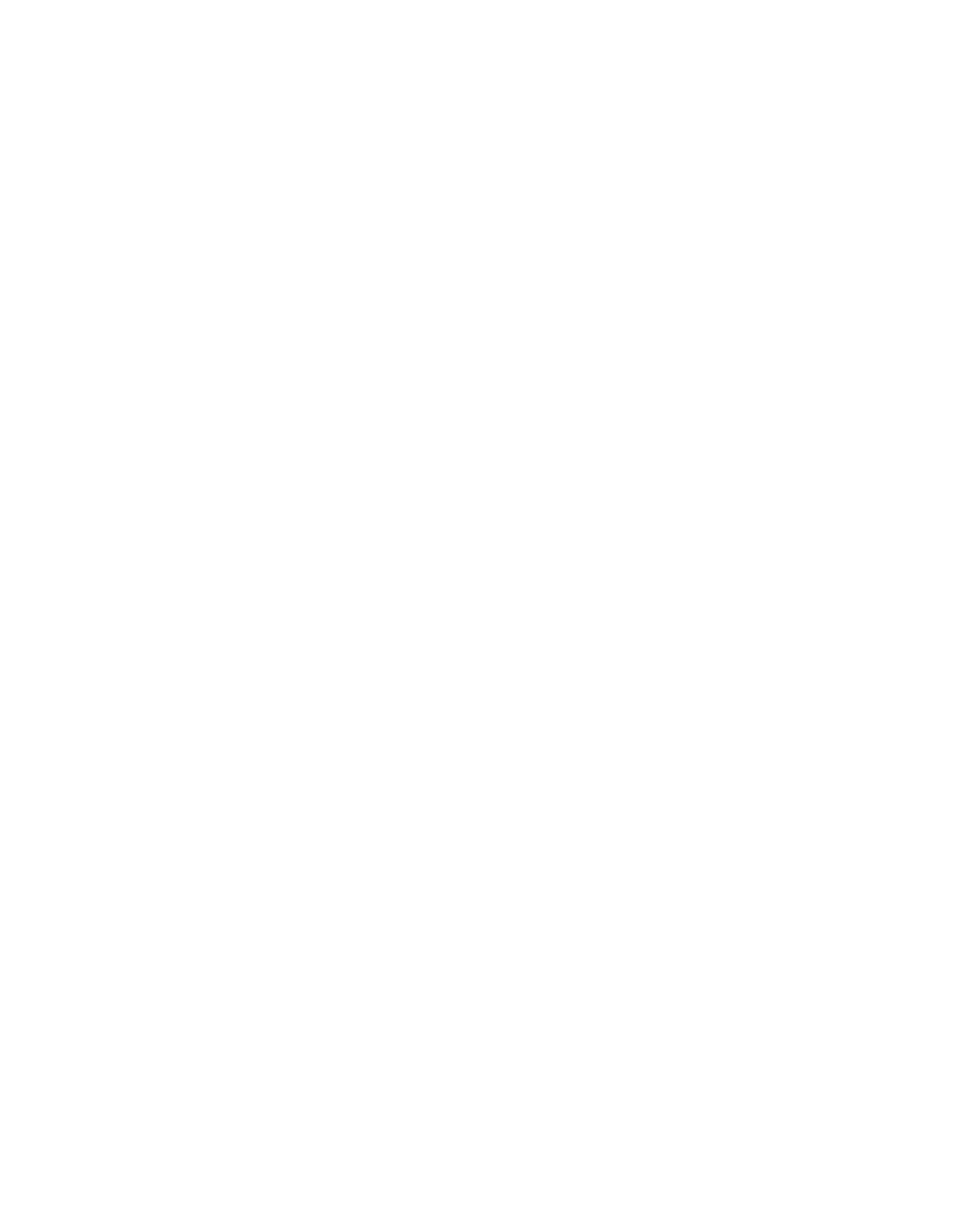# <sup>Π</sup> <sup>Η</sup> <sup>Γ</sup> <sup>Η</sup> / F O N S Revista de estudios sobre la civilización clásica y su recepción

# - Universidad Carlos III de Madrid -

D i r e c t o r e s

### Francisco L. Lisi

(Instituto de Estudios Clásicos "Lucio Anneo Séneca" - UC3M)

#### Michele Curnis

(Instituto de Estudios Clásicos "Lucio Anneo Séneca" - UC3M)

### $Comit\acute{e}$  científico

Luca Bianchi (Università degli Studi del Piemonte Orientale) - Marcelo Boeri (Pontificia Universidad Católica de Chile) - Franco Ferrari (Università di Salerno) - Francesco Fronterotta (Università degli Studi di Roma "La Sapienza") - Gian Franco Gianotti (Accademia delle Scienze di Torino) - Carlos Lévy (Université de Paris-Sorbonne) - Gerald Press (New York City University) - Irmgard Männlein-Robert (Universität Tübingen) - Eckart Schütrumpf (University of Boulder, Colorado) - Juan Signes Codoñer (Universidad de Valladolid) - Álvaro Vallejo Campos (Universidad de Granada)

Consejo de Redacción

Marcelo Boeri (Pontificia Universidad Católica de Chile) - Beatriz Bossi (Universidad Complutense de Madrid) - Consuelo Carrasco García (Instituto de Estudios Clásicos "Lucio Anneo Séneca" - UC3M) - Michele Curnis (Instituto de Estudios Clásicos "Lucio Anneo Séneca" - UC3M) - Diego S. Garrocho Salcedo (Universidad Autónoma de Madrid) - Elena Irrera (Università degli Studi di Bologna) - Francisco L. Lisi (Instituto de Estudios Clásicos "Lucio Anneo Séneca" - UC3M) - Ermanno Malaspina (Société Internationale des Amis de Cicéron, Paris) - Ana Mª. Rodríguez González (Instituto de Estudios Clásicos "Lucio Anneo Séneca" - UC3M)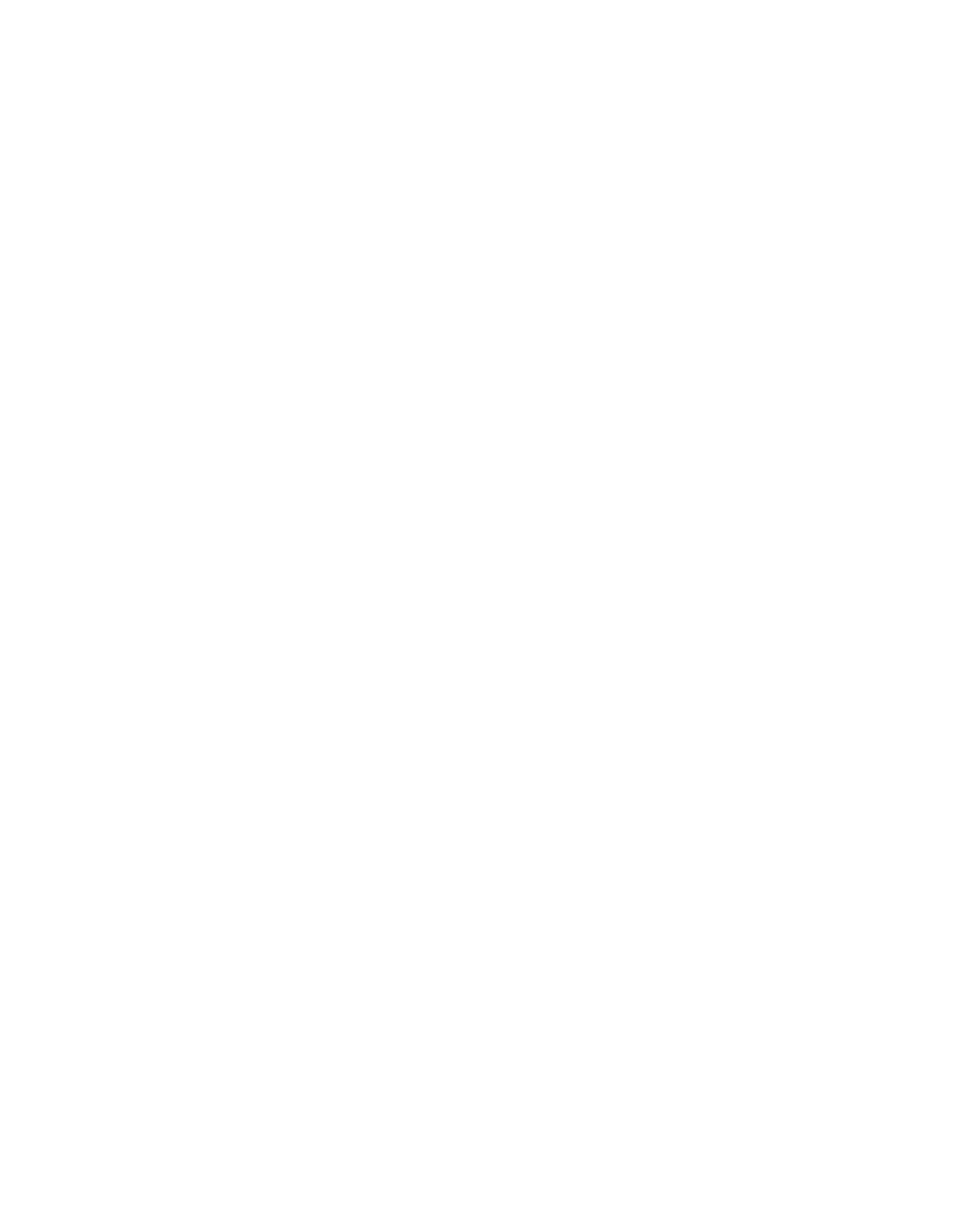# $\prod \prod \prod \prod$  is  $\Gamma$  is  $\Gamma$  is  $\Gamma$  is  $\Gamma$  of  $\Gamma$  is  $\Gamma$  is  $\Gamma$  is  $\Gamma$  . The contract of  $\Gamma$  is  $\Gamma$  is  $\Gamma$  is  $\Gamma$  is  $\Gamma$  is  $\Gamma$  is  $\Gamma$  is  $\Gamma$  is  $\Gamma$  is  $\Gamma$  is  $\Gamma$  is  $\Gamma$  is  $\Gamma$  is  $\Gamma$  is  $\Gamma$  is  $\Gamma$  is

Instituto de Estudios Clásicos sobre la la Sociedad y la Política "Lucio Anneo Séneca"

# 5 (2020)

# Axiological Confusion and Its Causes edited by Ermanno Malaspina and Jula Wildberger



# Madrid 2020

Revista «Pegé / Fons» Universidad Carlos III de Madrid Biblioteca de la Facultad de Humanidades C/ Madrid, 135 - 28903 Getafe (Madrid) - España pege@uc3m.es www.uc3m.es/pege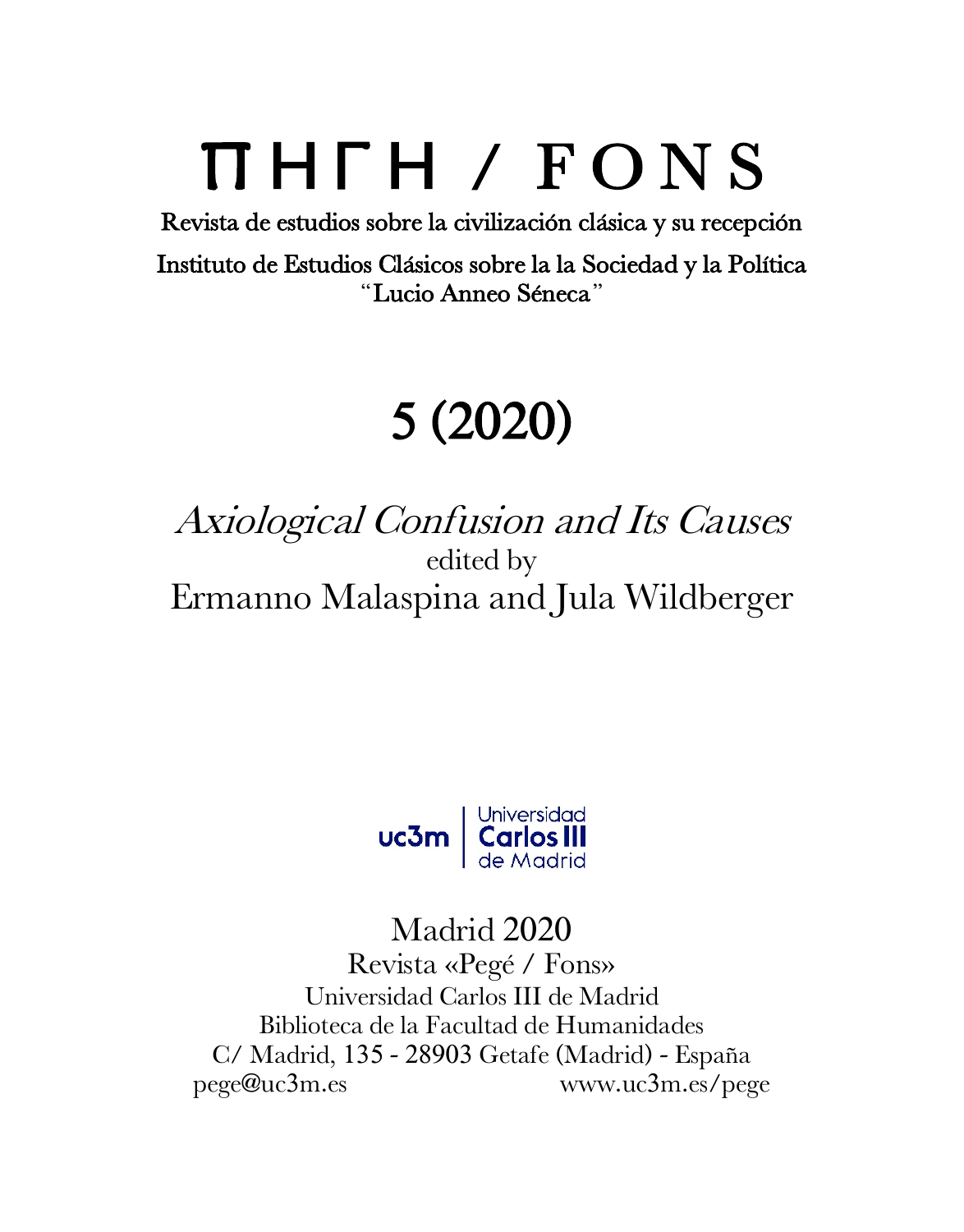La revista ΠΗΓΗ / FONS publica artículos aprobados con el proceso de evaluación por pares (Double blind peer review). Además, cada artículo se somete a un control antiplagio, por medio de las herramientas informáticas de la Biblioteca de Humanidades de la Universidad Carlos III de Madrid.

 Los libros para reseña deben enviarse a: Instituto de Estudios Clásicos "Lucio Anneo Séneca" C/ Madrid, 133 - ES-28903 - GETAFE (Madrid) Redacción de la revista «Pegé / Fons» Universidad Carlos III de Madrid Edificio "Ortega y Gasset" (17.02.43)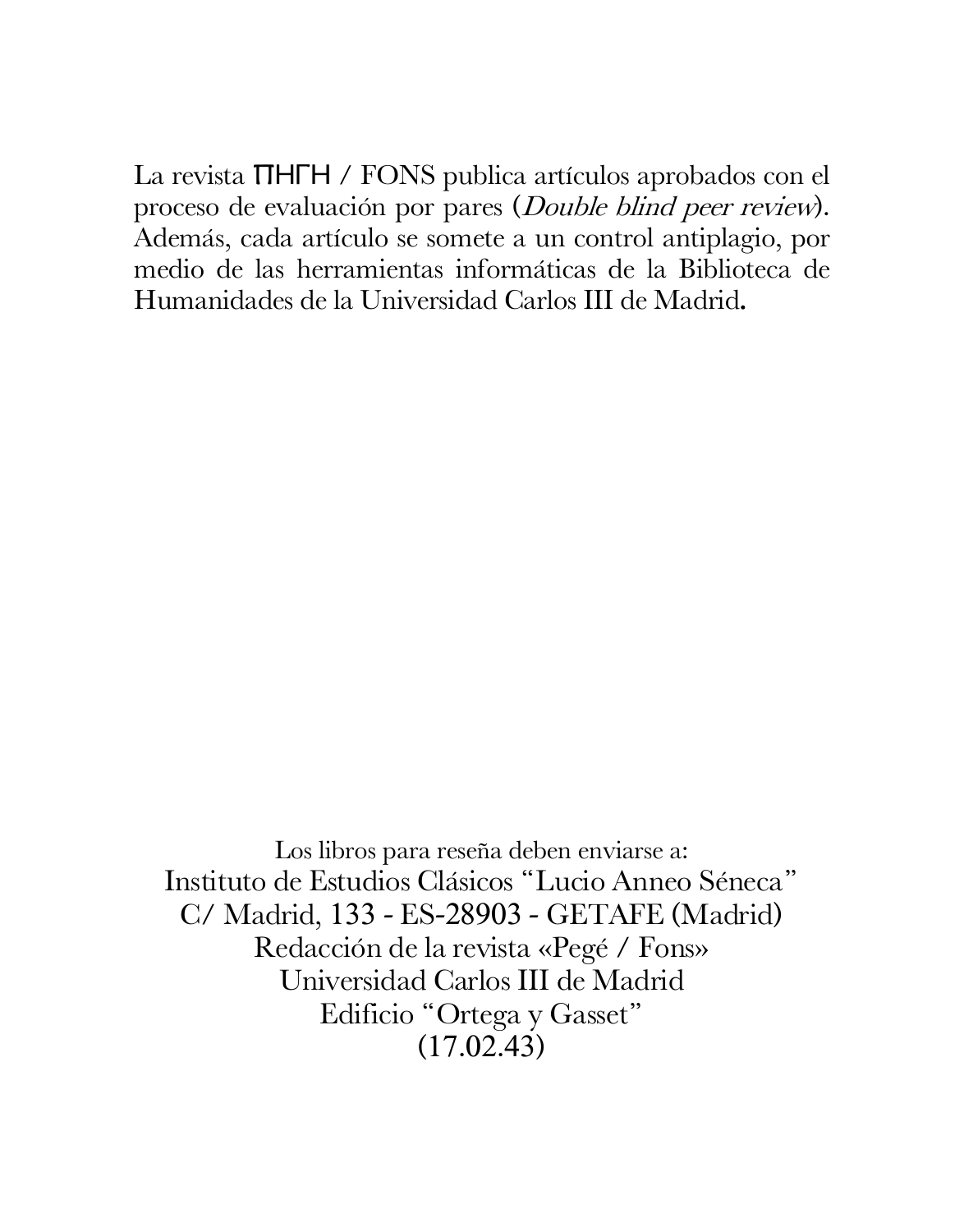# Índice del volumen

Artículos

| Jula WILDBERGER, Ermanno MALASPINA, <i>Introduction</i>                                                                    | p. IX   |
|----------------------------------------------------------------------------------------------------------------------------|---------|
| David KONSTAN, Epicurean Phantasia                                                                                         | p. 1    |
| Luciana REPICI, «Video meliora proboque, deteriora sequor».<br>Errori di valutazione nell'etica epicurea                   | p. 19   |
| Julie GIOVACCHINI, La confusion du juste chez Épicure,<br>Hermarque et Lucrèce. Une inégalité intellectuelle des citoyens? | p. 39   |
| René BROUWER, Why Human Beings Become Bad.<br>The Early Stoic Doctrine of Double Perversion                                | p. $61$ |
| Christelle VEILLARD, Hecato of Rhodes and Stoic Casuistry                                                                  | p. 83   |
| Giovanni ZAGO, Corruzione morale e virtù nel pensiero<br>di Posidonio. Per il riesame di alcuni frammenti                  | p. 103  |
| Francesca Romana BERNO, Blinded by the Vice. A Reading<br>of Seneca's Letter 50                                            | p. 115  |
| Marcelo D. BOERI, Galen and the Stoic 'Double Perversion'<br><i>Theory</i>                                                 | p. 135  |
| Catalina BALMACEDA, The Year of the Four Emperors.<br>Axiological Confusion in Tacitus' Histories                          | p. 151  |
| General Bibliography on Axiological Confusion and Its Causes                                                               | p. 171  |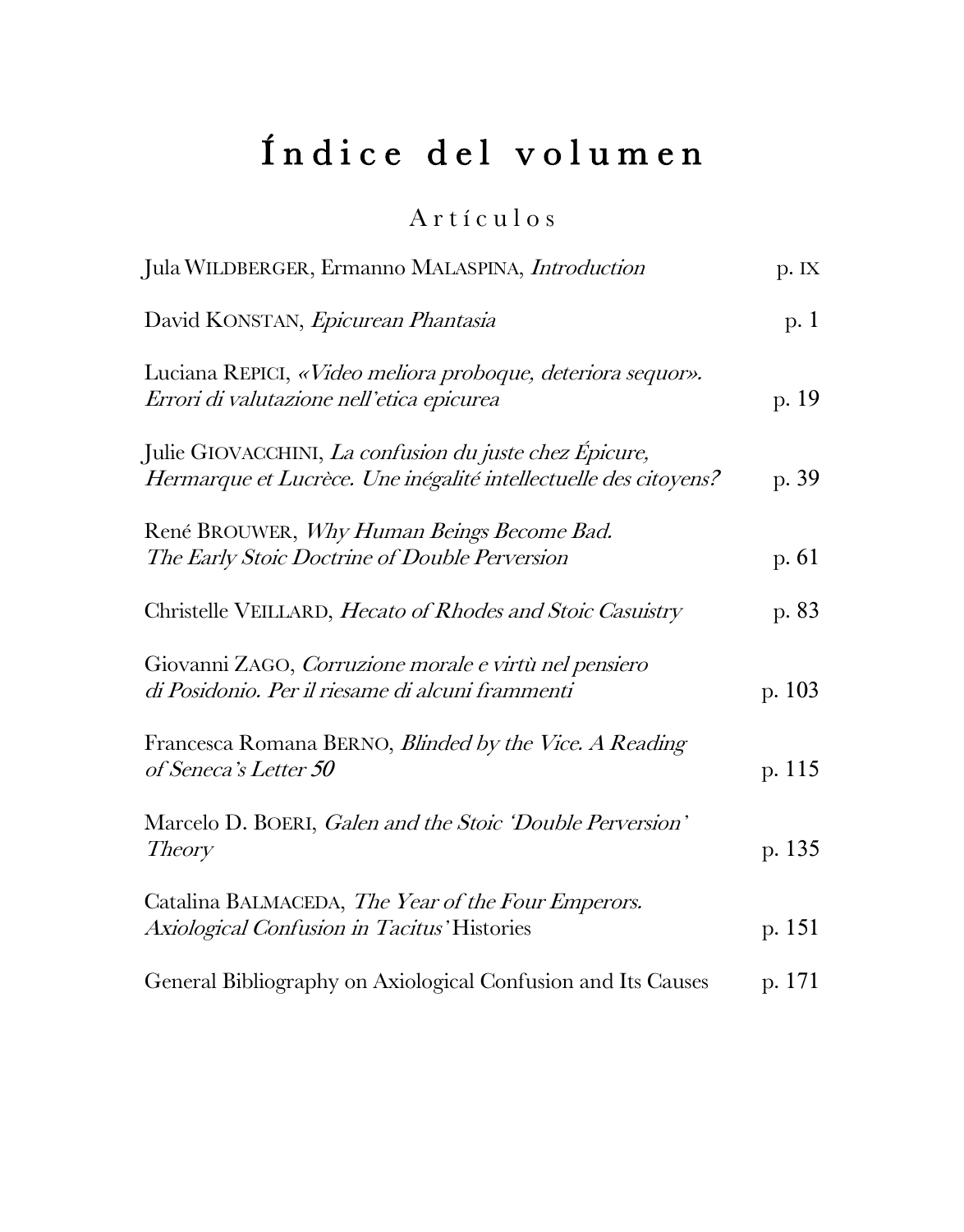## R e s e ñ a s b i b l i o g r á f i c a s

| Giorgos VAVOURANAKIS, Constantinos KOPANIAS, Chrysanthos<br>KANELLOPOULOS (eds.), Popular Religion and Ritual in Prehisto-<br>ric and Ancient Greece and the Eastern Mediterranean |        |
|------------------------------------------------------------------------------------------------------------------------------------------------------------------------------------|--------|
| (Francisco L. Lisi)                                                                                                                                                                | p. 177 |
| Elisabetta BIANCO, Sparta e i suoi navarchi                                                                                                                                        |        |
| (Leonardo Masone)                                                                                                                                                                  | p. 181 |
| Chrysanthos S. CHRYSANTHOU, <i>Plutarch's</i> Parallel Lives.<br>Narrative Technique and Moral Judgement                                                                           |        |
| (Michele Curnis)                                                                                                                                                                   | p. 185 |
| Elio LO CASCIO, Dario MANTOVANI (eds.), Diritto e economia.<br>Due modi di pensare e organizzare il mondo (nei primi tre secoli<br>dell'Impero)                                    |        |
| (Ana M. Rodríguez González)                                                                                                                                                        | p. 189 |
|                                                                                                                                                                                    |        |

## O b i t u a r i u m

| Silvia GASTALDI, Mario Vegetti (1937 - 2018) | p. 197 |
|----------------------------------------------|--------|
|----------------------------------------------|--------|

Revisores del n. 4 (2019) p. 199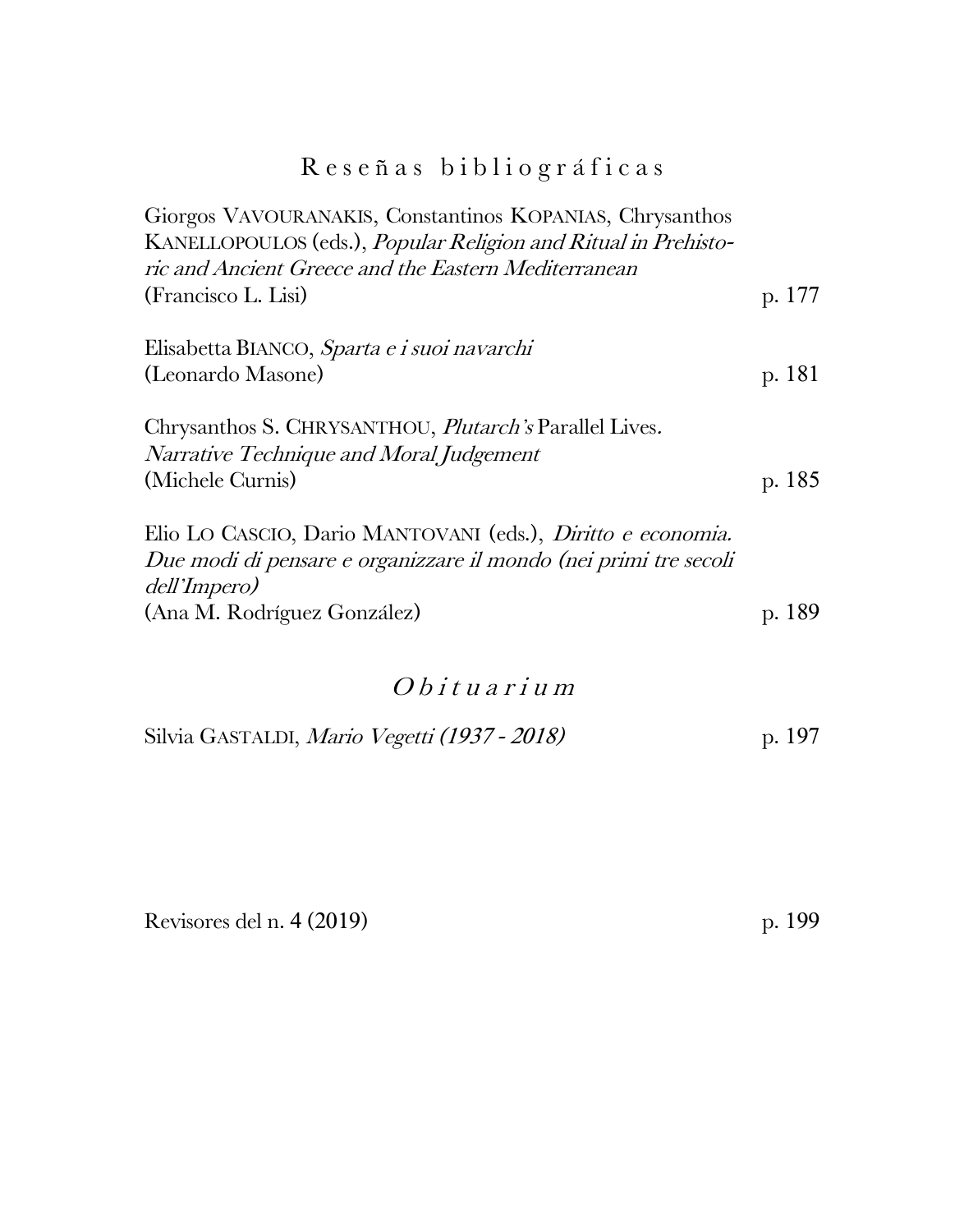#### Axiological Confusion and Its Causes. **Introduction**

\_\_\_\_\_\_\_\_\_\_\_\_\_\_\_\_\_\_\_\_\_\_\_\_\_\_\_\_\_\_\_\_\_\_\_\_\_\_\_\_\_\_\_\_\_\_\_\_\_\_\_\_\_\_\_\_\_\_\_\_\_\_\_\_\_\_

#### JULA WILDBERGER

The American University of Paris jwildberger@aup.edu

ERMANNO MALASPINA Société Internationale des Amis de Cicéron, Paris committee1@tulliana.eu

DOI https://doi.org/10.20318/fons.2020.5816

Reading our daily news, many of us may experience a sense of bafflement. Bafflement that patent lies can become a matter of serious debate and fervent protestations; that so many of us are willing to forsake their health and sanity as followers of zany conspiracy theories. One might even wonder at the miraculous inertia of humankind as a whole in view of global danger and destruction. What is our problem?

Similar questions occupied the two great schools of Hellenistic 'dogmatic' philosophy, the Stoics and the Epicureans. Rejecting a psychological dualism according to which humans are driven off course by their innate irrationality, they had to explain why beings endowed with rationality could turn out so unable to look after themselves. Both Epicureans and Stoics regarded all relevant knowledge as evident by nature and as accessible to everyone. They posit innate or naturally acquired and uniform true preconceptions and a cognitive mechanism by which occurrent facts can be known with evident certainty, in particular facts concerning the well-being of a human agent. Why, then, would people not take what was best for them and make so many bad choices? Although gifted with such unfailing sensors for what is good and what not, almost all humans develop into beings incapable of discerning apparent from actual values reliably. Whence this axiological confusion?

The papers in this volume present answers to this conundrum from a range of perspectives that together combine an up-to-date overview of the status quaestionis with new proposals concerning the range of our sources, their interpretation - both literary and philosophical - and the historical contexts of the debate.

The first three papers unfold Epicurean accounts. DAVID KONSTAN discusses the cognitive processes that lead human reason to produce errors of which other animals are incapable. Adducing a new edition of fragments from Epicurus' *Peri phuseôs* and recent interpretations of Aristotle's conception of *phantasia* as both always based on sense perception and as motivating through pleasure, he suggests a new interpretation of the role of phantasia and the 'projection of phantasia' (phantastikê epibolê).

Π Η Γ Η / F O N S 5 (2020), IX-XII ISSN 2445-2297 www.uc3m.es/pege

J. WILDBERGER, E. MALASPINA, Introduction DOI https://doi.org/10.20318/fons.2020.5816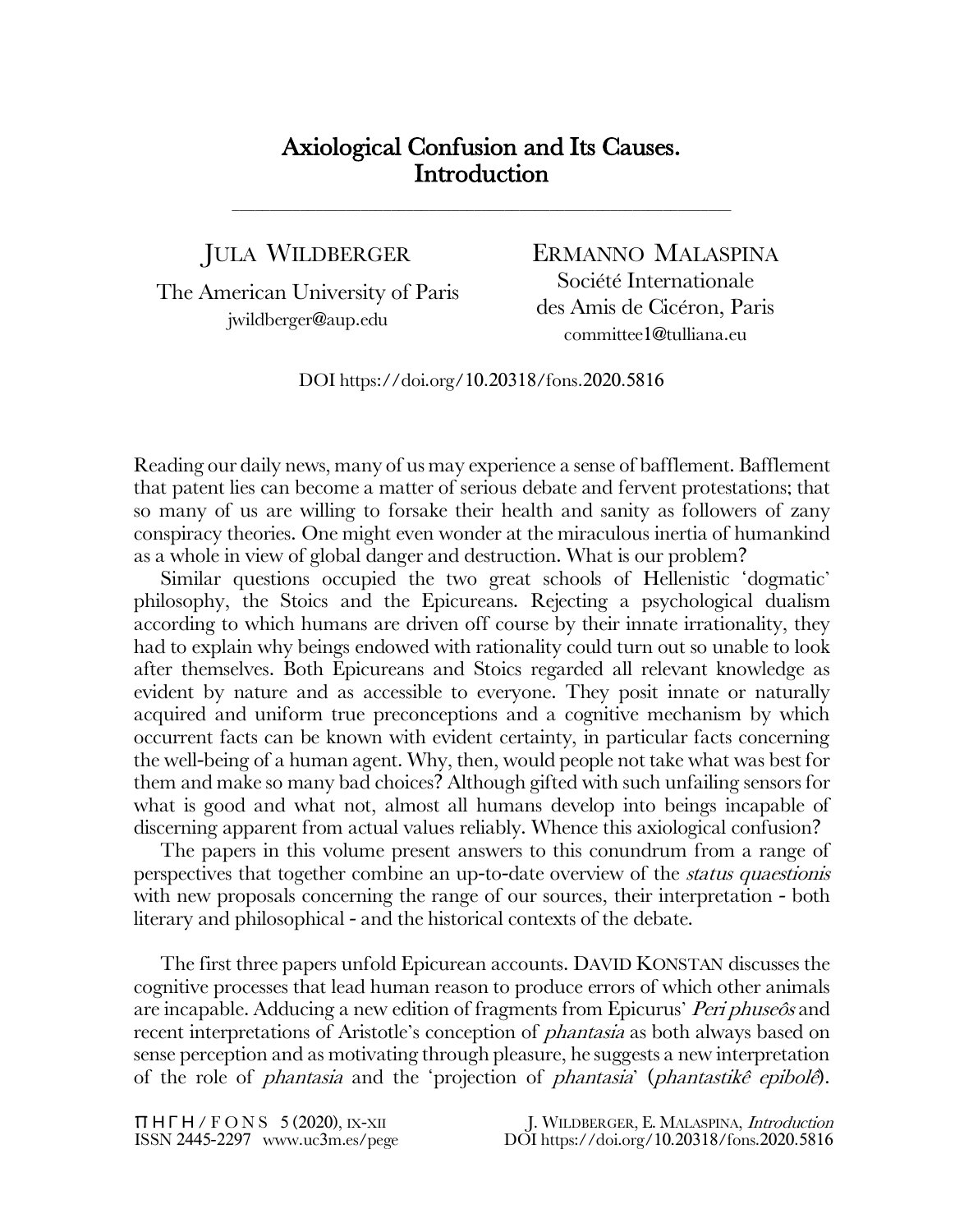Contrary to the current consensus of scholars, he argues that according to Epicurus, too, phantasiai in the mind do not require direct new input but can also be «received from memory (or stored up images)». The process of epibolê, then, is not a directing of attentional focus but literally a projection of the phantasia the mind has received from its own memory back to the sensory organ for testing it against the patterns (*tupoi*) stored there from prior perceptions.

After this appraisal of Epicurean epistemology, LUCIANA REPICI closes in on the key question of this volume, why people instructed with such reliable criteria guiding them to perfect happiness still would choose to be dissatisfied and insecure. In a manner well suited to Epicurean atomistic, that is, mechanistic physics, she frames the question as a problem of variation, why - given the same circumstances - one individual would prefer self-harm and another would not. She identifies and discusses two basic approaches: (i) accounting for voluntary choice by positing free volition and spontaneous atomic motion and (ii) identifying involuntary drivers of bad choice, such as bodily condition or emotional tension. Repici stresses the intensity of the debate both within and outside the schools and the importance of genres of communication, not least of all in form of maxims. The paper ends with a synopsis, «quasi una sorta di decalogo» (20), of solutions, which illustrates the close connection between theoretical analysis and practical advice, and thus the cognitive sophistication of Epicurean therapy.

JULIE GIOVACCHINI widens the scope to the political sphere. She provides a close reading of Hermarchus' fragmentary account of the formation of communities, which elucidates the brief remarks of his friend and teacher Epicurus on the topic available to us in the Maxims. The paper thus enhances our understanding of the function Epicureans saw for education and legislation as a remedy to axiological confusion on the social scale. While they hoped to guide and heal everyone with their insights, they also thought that not everyone was equally capable to receive the message. Accordingly, Giovacchini shows, there is a role for the legislator, different from that of an educator, to support those unable to understand what justice is and how it furthers their own interests. Laws serve to complement what is lacking in citizen's mental capacities, if need be, by force and deterrence.

With the rest of the contributions we follow the debate in and around the Stoic school from its beginnings to second-century Imperial Rome. The first of these is RENÉ BROUWER's magisterial overview of the Early Stoics' accounts of *diastrophe*, a theory of 'double perversion', which is that school's ontogenetic explanation for axiological confusion. At the same time, Brouwer contextualizes this theory within the contemporary debates about human nature and, most notably, the controversy between Stoics and Epicureans concerning the value of pleasure. It was against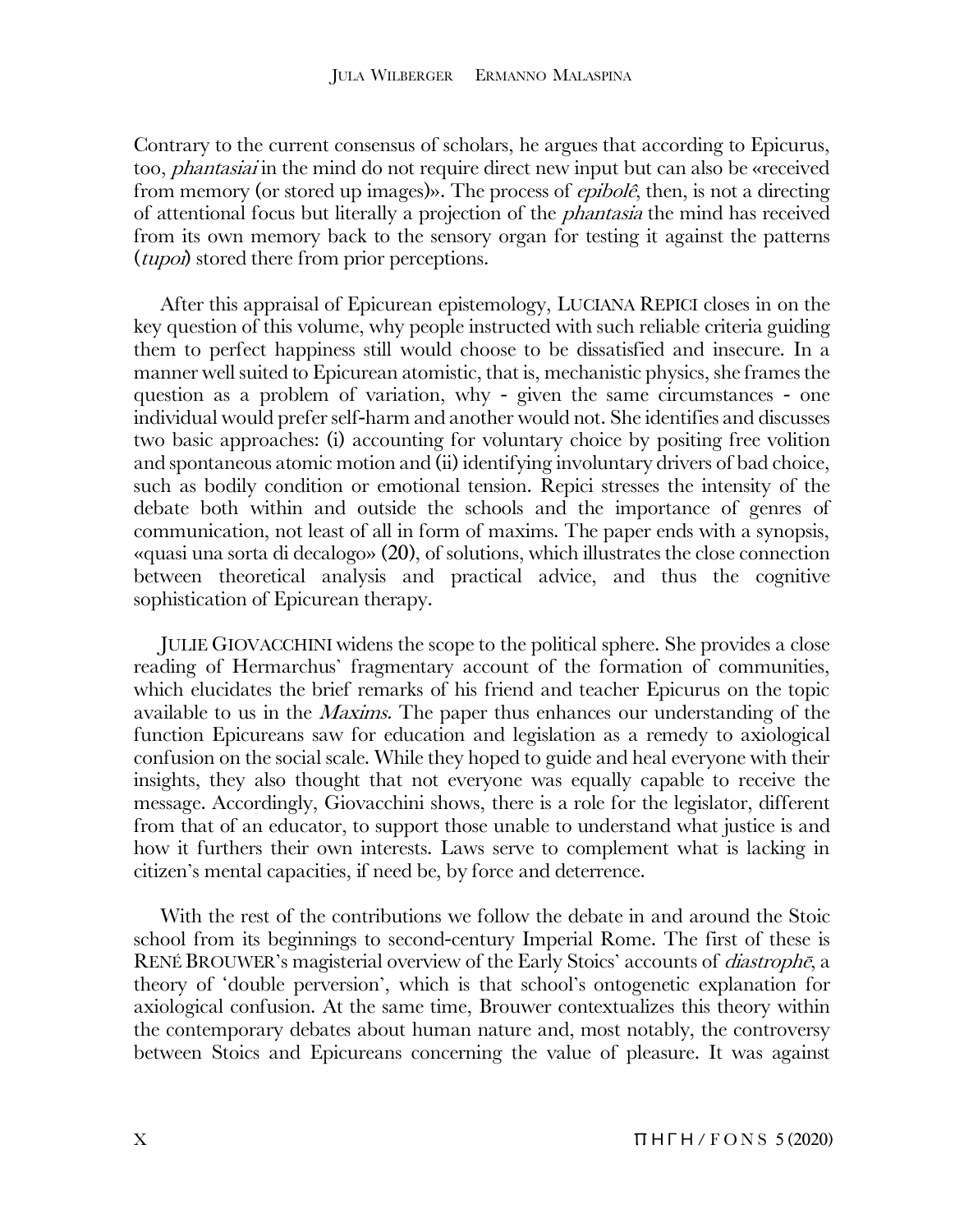#### Introduction

Epicurean hedonism, Brouwer argues, that Stoics posited «persuasiveness of things» as one of the causes disturbing a healthy human development.

The next two contributions take us to the Roman era. CHRISTELLE VEILLARD, an expert on Middle Stoics, draws on insights from her recent edition of the fragments of Hecato (who lived around 100 BCE) to assess this philosopher's contribution to Cicero's *De officiis* and point out evidence for a new role for love, both of self and of other, and thus emotionality in Hecato's thought. A pioneer of casuistry, he seems to have focused on the question of how abstract principles can be lived in everyday contexts without crushing practical parameters under the weight of an absolute value, virtue. His solution, Veillard suggests, is mutual beneficence, loving cooperation to spread the good throughout the world.

Continuing his work on the sources for Posidonius' thought on the origin of human civilization, GIOVANNI ZAGO re-examines, emends and enriches our frustratingly short array of sources for Posidonius' views on *diastrophe*, by expertly connecting this ontogenetic question (treated in the field of ethics and theory of the emotions) with the philosopher's account of human phylogenesis and history. Zago claims that Posidonius explained the decline of humankind from an original Golden Age under the leadership of sages with the *diastrophe* of those sages' successors and the communities they ruled. Conversely, Zago argues, Posidonius seems to have thought it possible that Golden Ages could occur any time and anywhere, provided there is a leader of virtue in the full sense and a population at least capable to realize the goodness of their leader and thus willing to follow him. Envisaging such changes in both directions requires not only a theory of moral corruption but also a conviction that moral progress is real and, with it, virtue too, and this is exactly what Posidonius believed, according to Zago's reinterpretation of the relevant fragments and a hitherto overlooked testimony in Seneca's Epistulae morales.

While Seneca appeared as an important source for Posidonius in Zago's paper, FRANCESCA ROMANA BERNO reads Seneca's *Epistula moralis* 50 as a testimony for the Roman philosopher's views in their own right. In a subtle intra- and inter-textual exploration, she greatly enriches our understanding of the example of Harpaste, a mentally disabled slave of Seneca's who is unable to recognize her own blindness, as an allegory for every person's lack of self-knowledge. Like Posidonius, Seneca believed in moral progress and repeatedly wonders why such progress appears to be so difficult. Berno's reading and commentary on this letter underscores one of the causes he identified: the inability to acknowledge one's owns limits. The fool Harpaste, it turns out, is wiser than the highly educated men making fun of her. She is at least willing to ask for help.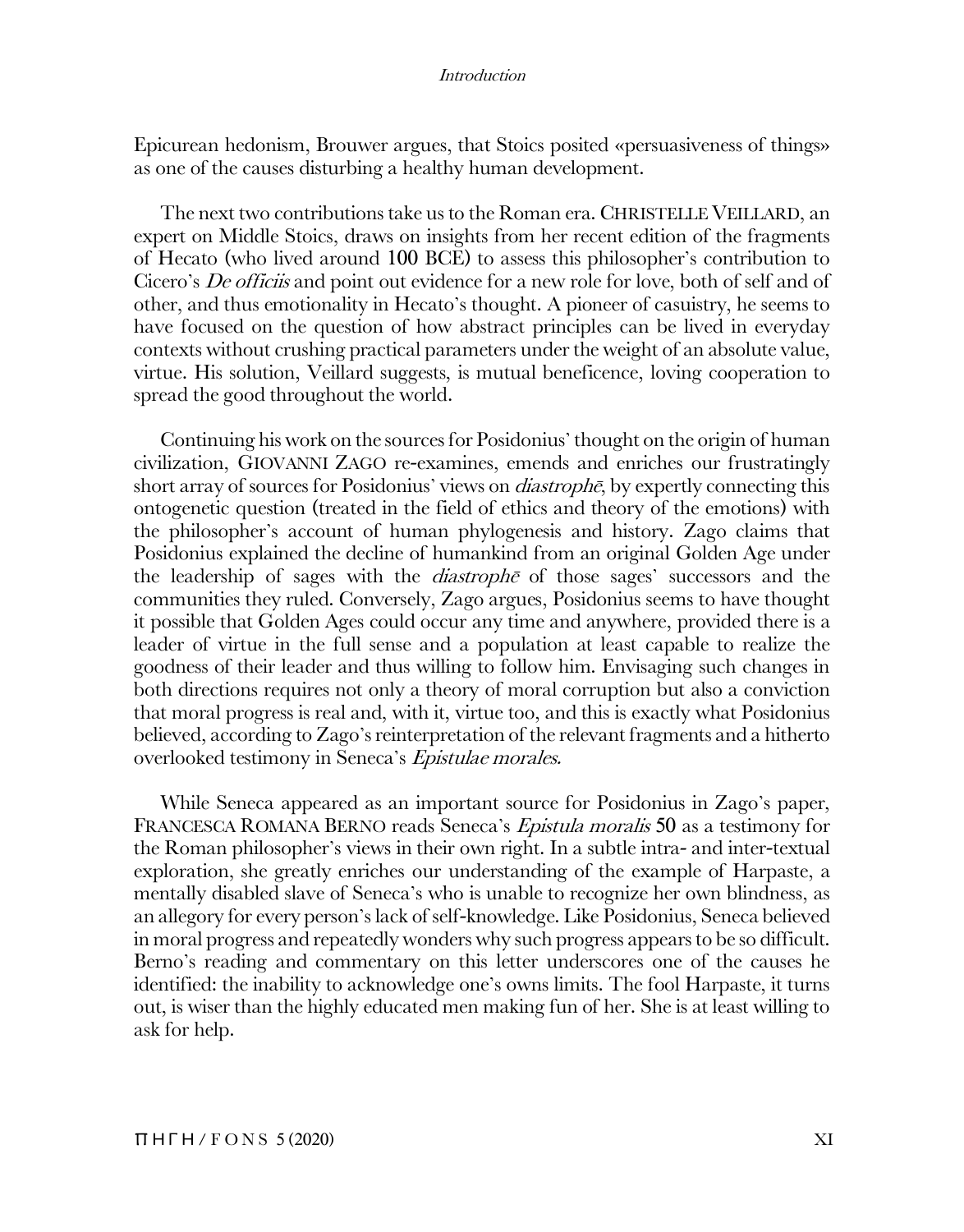With the last two papers we move on from the first to the second century CE, and to perspectives on Stoicism and philosophy from outside the school. MARCELO D. BOERI revisits the critique the famous physician Galen levelled against Stoic accounts of human development and thus also the causes of diastroph<sup>ē</sup>. Embracing psychological dualism and a Platonist tripartite model of the soul, Galen rejected the idea that children are born fundamentally good, i.e. by nature disposed positively toward what is good directly from birth. Boeri argues that Galen, too, acknowledges some such fundamental goodness when he admits that with the growth of rationality children acquire a concept and an attraction toward what is good. In order to make his argument, Boeri elucidates the importance of the Stoic theory of *oikeiosis* («familiarization») for explaining both axiological confusion and the possibility of having the right values in the first place. In agreement with recent discussions of how exactly to understand the development of reason and concept formation, Boeri provides evidence for a familiarization with the good in two stages, a pre-rational stage and a later stage of rational concept building. It is at the latter stage that moral reasoning and, together with it, error can occur.

The final paper, by CATALINA BALMACEDA, illustrates how the philosophical discourse on axiological confusion may be reflected in the analysis of human motivations by a historian like Tacitus. In the account of the *Histories* she identifies a vicious circle of fear breading distrust and disloyalty, which again exacerbate fear and distrust in both collectives and individuals, with the result that everyone, from emperor to soldiers, became unable to recognize their own good. It is against this backdrop of all-pervasive disorientation, Balmaceda argues, that Tacitus highlights a few examples of unwavering moral judgment, whose consistency could serve as models for overcoming the self-defeating tendencies that did not only harm morally confused individuals themselves but also Rome as a whole.

With this collection of papers, we hope to have provided valuable impulses for thinking about issues of more than antiquarian concern. To support this discussion and to complement the mosaic of single contributions, there is a bibliography of essential readings at the end of this volume compiled from recommendations by all authors.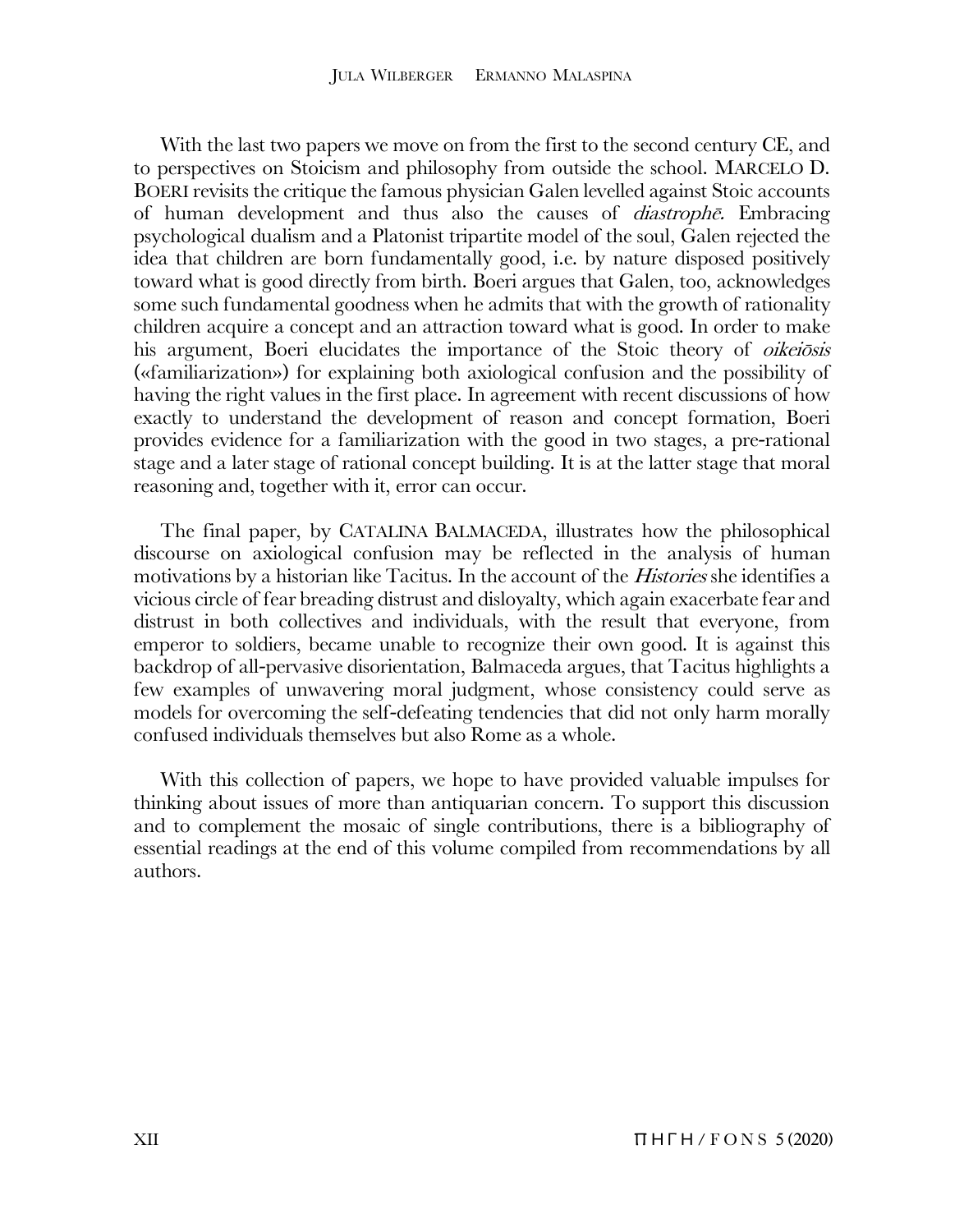#### General Bibliography on Axiological Confusion and Its causes \_\_\_\_\_\_\_\_\_\_\_\_\_\_\_\_\_\_\_\_\_\_\_\_\_\_\_\_\_\_\_\_\_\_\_\_\_\_\_\_\_\_\_\_\_\_\_\_\_\_\_\_\_\_\_\_\_\_\_\_\_\_\_\_\_\_

- Annas, J., «Cicero on Stoic Moral Philosophy and Private Property», in Griffin, M., Barnes, J. (eds.), Philosophia Togata, I. Essays in Philosophy and Roman Society, Oxford 1999, 151-173.
- Armisen-Marchetti, M., Sapientiae facies. Étude sur les images de Sénèque, Paris 1989.
- Armisen-Marchetti, M., «La prédominance du crétin: dire le non-sage dans la langue philosophique de Sénèque», in Toulze-Morisset, F. (éd.), Formes de l'écriture, figures de la pensée dans la culture gréco-romaine, Lille 2009, 343-358.
- von Arnim, H., Stoicorum veterum fragmenta, I-III, Leipzig 1903-1905.
- Ash, R., Ordering Anarchy: Armies and Leaders in Tacitus' Histories, London 1999.
- Ash, R., «Fission and Fusion: Shifting Roman Identities in the Histories», in Woodman, A.J. (ed.), Cambridge Companion to Tacitus, Cambridge 2009, 85-99.
- Asmis, E., «The politician as public servant in Cicero's  $De Re Publicav$ , in Auvray-Assayas, C., Delattre, D. (éds.), Cicéron et Philodème: la polémique en philosophie ("Études de littérature ancienne" 12), Paris 2001, 109-128.
- Austin, E.A., «Epicurus and the politics of fearing death», Apeiron 45, 2 (2012), 109-129.
- Avotins, I., «Alexander of Aphrodisias on Vision in the Atomists», The Classical Quarterly XXX (1980), 429-454.
- Baldry, H.C., «Zeno's Ideal State», *Journal of Hellenic Studies* LXXIX (1959), 3-15.
- Balmaceda, C., Virtus Romana, Politics and Morality in the Roman Historians, Chapel Hill 2017.
- Beard, M., *Laughter in the Ancient World. On Joking, Tickling, and Cracking Up*, Berkeley 2014.
- Bees, R., Die Oikeiosislehre der Stoa, I, Rekonstruktion ihres Inhalts, Würzburg 2004.
- Bellincioni, M., Educazione alla sapientia in Seneca, Brescia 1978.
- Bénatouïl, T., Faire usage: la pratique du stoïcisme, Paris 2006.
- Besnier, B., «Justice et utilité de la politique dans l'épicurisme: réponse à Élizabeth Asmis», in Auvray-Assayas, C., Delattre, D. (éds.), Cicéron et Philodème: la polémique en philosophie ("Études de littérature ancienne" 12), Paris 2001, 129-157.
- Blank, D., «Philodemus on the technicity of rhetoric», in Giannantoni, G., Gigante, M. (eds.), Epicureismo greco e romano: atti del congresso internazionale (Napoli, 19-26 maggio  $1993$ ) = Elenchos 25 (1996), 585-596.
- den Boeft, J., Calcidius on Fate. His Doctrine and Sources, Leiden 1970.
- Brink, C., «οἰκείωσις and οἰκειότης: Theophrastus and Zeno on Nature in Moral Theory», Phronesis 1 (1956), 123-145.
- Brouwer, R., The Stoic Sage. The Early Stoics on Wisdom, Sagehood and Socrates, Cambridge 2014.
- Brouwer, R., «Stoic Ethics and Socratic Ignorance», in Arenson, K. (ed.), *The Routledge* Handbook to Hellenistic Philosophy, New York 2020, 107-118.
- Brouwer, R., «Cynic Origins of Natural Law?», in Adamson, P., Rapp, C. (eds.), State and Nature. Studies in Ancient and Medieval Philosophy, Berlin 2021 [in print].
- Brunschwig, J. «The Cradle Argument in Epicureanism and Stoicism», in Schofield, M.,

Π Η Γ Η / F O N S 5 (2020), 171-176 ISSN 2445-2297 www.uc3m.es/pege

General Bibliography on Axiological Confusion DOI https://doi.org/10.20318/fons.2020.5818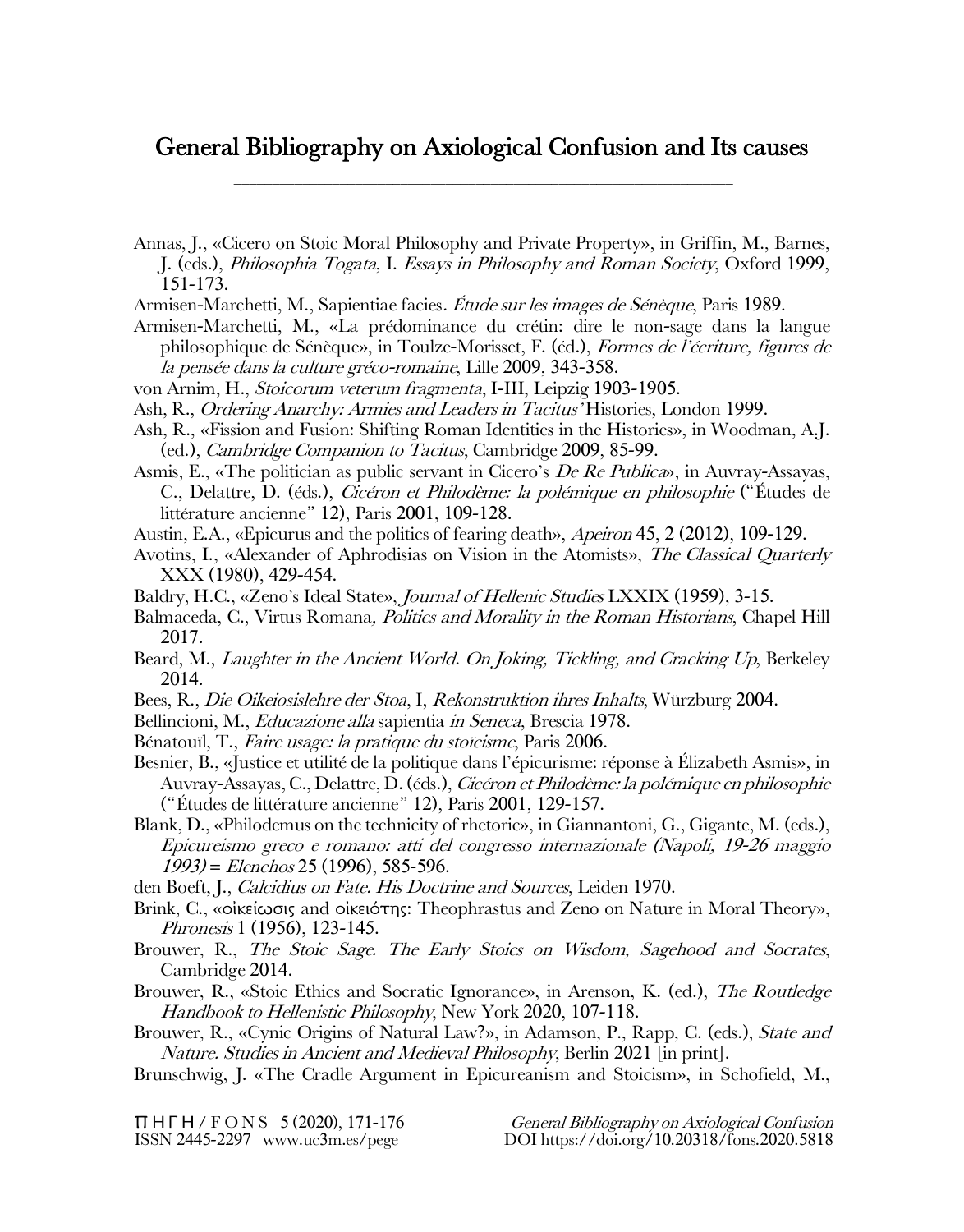Striker, G. (eds.), The Norms of Nature. Studies in Hellenistc Ethics, Cambridge 1986, 113-144.

- Bubb, C., «The Physiology of Phantasmata in Aristotle: Between Sensation and Digestion», Apeiron LVII (2019), 273-315.
- Cairns, D., «Ate in the Homeric Poems», Papers of the Langford Latin Seminars XV (2012), 1-52.
- Calcidio, Commentario al Timeo di Platone, a cura di Moreschini, C., Milano 2003.
- Calcidius, Commentaire au Timée de Platon, ed. by Backhouche, B., with translation, introduction and notes, Paris 2011.
- Calcidius, On Plato's Timaeus, ed. by Magee, J., with translation, introduction and notes, Cambridge (Mass.) 2016.
- Cardauns, B., «Mechanismen der Angst. Das Verhältnis von Macht und Schrecken in der Geschichtsdarstellung des Tacitus», in Antike Historiographie in literaturwissenschaftlicher Sicht, Mannheim 1981, 52-69.
- Charles, M.B., Anagnostou-Laoutides, E., «Unmanning an Emperor: Otho in the literary tradition», The Classical Journal CIX 2 (2014), 199-222.
- Cicero, On Duties, ed. by Griffin, M.T., Atkins, M.E., Cambridge 1991.
- Cicero, On Moral Ends, translation, with introduction and notes by J. Annas, J., Cambridge 2001.
- Conde, J.L., «Los valores concretos de 'Metus' y 'Terror' en Tácito», in Mnemosynum: C. Codoñer a discipulis oblatum, Salamanca 1991, 55-62.
- Cosme, P., L'Année des quatre empereurs, Paris 2012.
- Courtil, J.-C., Sapientia contemptrix doloris: le corps souffrant dans l'oeuvre philosophique de Sénèque, Paris 2015.
- Davies, D., «Character Traits», in Singer, P.N. (ed.), *Galen. Psychological Writings*, Cambridge 2013, 107-201.
- Desmond, W., Cynics, Stocksfield 2008.
- Diogenes Laertius, Lives of Eminent Philosophers, ed. by Dorandi, T., Cambridge 2013.
- Diogenes Laertius, Lives of the Eminent Philosophers, ed. by Miller, J., Mensch, P., New York 2018.
- Dorandi, T., «Filodemo. Gli Stoici (PHerc. 155 e 339)», Cronache Ercolanesi XII (1982), 92- 133.
- Doyle, R.E., ATE. Its Use and Meaning. A Study on the Greek Poetic Tradition from Homer to Euripides, New York 1984.
- Engberg-Pedersen, T., «Discovering the good: oikeiosis and kathekonta in Stoic ethics», in Schofield, M., Striker, G. (eds.), *The Norms of Nature: Studies in Hellenistic Ethics*, Cambridge-Paris 1986, 145-183.
- Epictetus, A Stoic and Socratic Guide to Life, ed. by Long, A.A., Oxford 2002.
- Epicuro, Sulla natura. Libro II, a cura di Leone, G., Napoli 2012.
- Fillion-Lahille, J., Le De ira de Sénèque et la philosophie stoïcienne des passions, Paris 1984.
- Fowler, D.P., «Lucretius and politics», in Griffin, M., Barnes, J. (eds.), Philosophia togata: [1] Essays on Philosophy and Roman Society, Oxford 1989, 120-150.
- Galeni de placitis Hippocratis et Platonis, ed. de Lacy, P.H., with translation, introduction and commentary, I, Berlin 1981.
- Γαληνοῦ, Ὅτι ταῖς τοῦ σώµατος κράσεσιν αἱ τῆς ψυχῆς δυνάµεις ἕπονται, ed. Bazou, A., Athens 2011.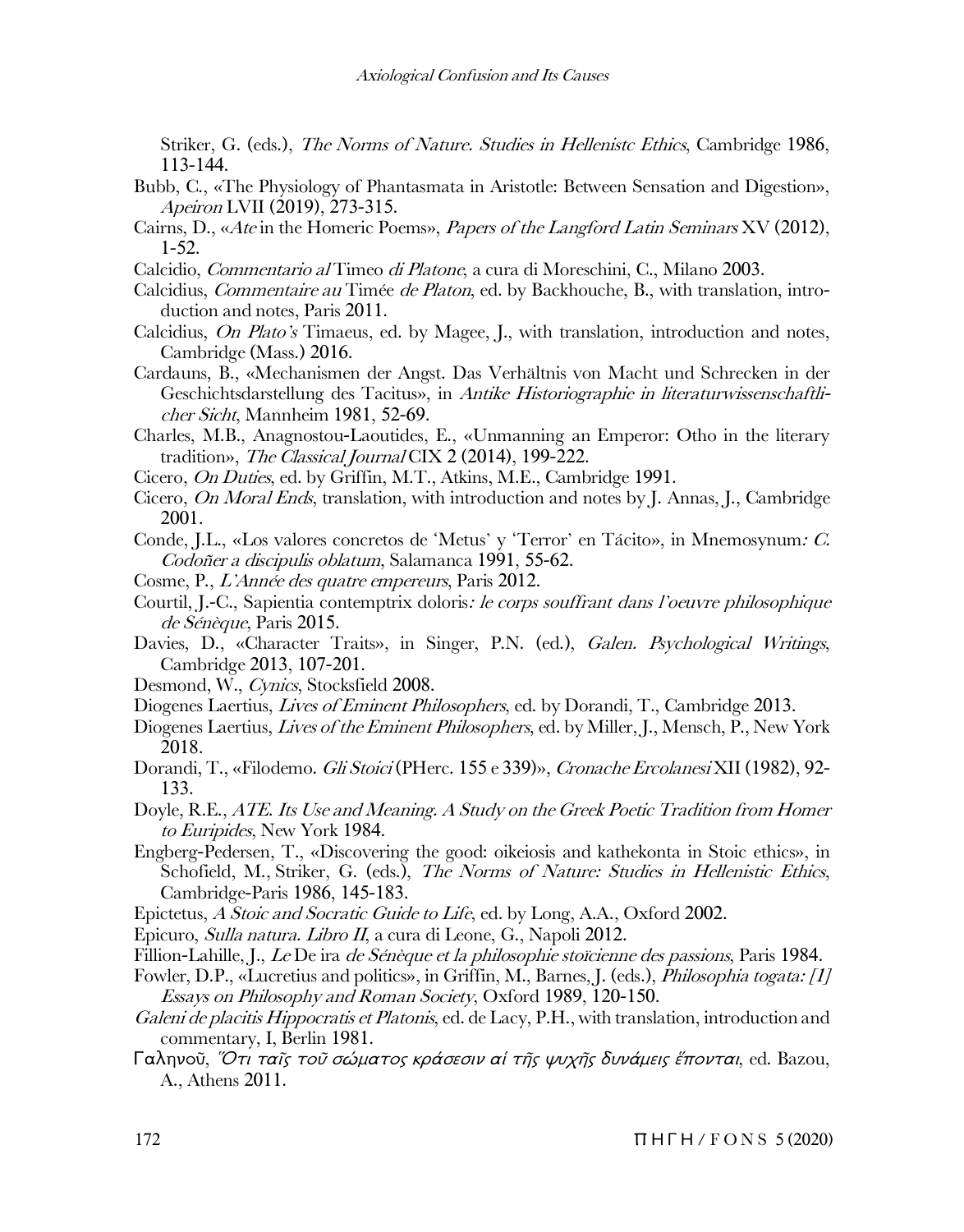- Galtier, F., «La mort de Junius Blaesus ou l'illusion tragique (Tacite, *Histoires* III 38-39)», Latomus LX 3 (2001), 637-646.
- Gazzarri, T., The Stylus and the Scalpel. Theory and Practice of Metaphors in Seneca's Prose, Berlin-New York 2020.
- Giannantoni, G., Socratis et Socraticorum reliquiae, Napoli 1990.
- Gill, Ch., «Did Galen Understand Platonic and Stoic Thinking on Emotions?», in Sihvola, J., Engberg-Pedersen, T. (eds.), The Emotions in Hellenistic Philosophy, Dordrecht 1998, 113-148.
- Gill, Ch., The Structured Self in Hellenistic and Roman Thought, Oxford 2006.
- Gigon, O., «Bemerkungen zu Ciceros De officiis», in Politeia und Res Publica. Beiträge zum Verständnis von Politik, Recht und Staat in der Antike dem Andenken Rudolf Starks gewidmet, Wiesbaden 1969, 267-278.
- Giovacchini, J., L'empirisme d'Épicure ("Les Anciens et les Modernes Études de philosophie" 11), Paris 2012.
- Giusta, M., *I Dossografi di Etica*, I, Torino 1964.
- Glidden, D.K., «Epicurean prolēpsis», Oxford Studies in Ancient Philosophy III (1985), 175- 217.
- Goldschmidt, V., La doctrine d'Épicure et le droit ("Bibliothèque d'histoire de la philosophie" 17), Paris 1977.
- Goulet-Cazé, M.-O., «De la République de Diogène à la République de Zénon», in Le cynisme, une philosophie antique, Paris 2017, 545-606.
- Gourinat, J.-B., «Les éclipses de la phronèsis dans le stoïcisme de Cléanthe à Marc Aurèle», in Lories, D., Rizzerio, L. (éds.), Le jugement pratique. Autour de la notion de phronèsis, Paris 2008, 167-197.
- Gourinat, J.-B. (éd.), *L'éthique du stoïcien Hiéroclès = Philosophie Antique*, Hors-Série, 2016.
- Graver, M., *Cicero on the Emotions. Tusculan Disputations 3 and 4*, translation with introduction and commentary, Chicago 2002.
- Graver, M.R., Stoicism and Emotion, Chicago-London 2007.
- Graver, M., «Cicero and the Perverse: the Origins of Error in *De Legibus* 1 and Tusculan Disputations 3», in Nicgorski, W. (ed.), Cicero's Practical Philosophy, Notre Dame 2012, 113-132.
- Greenhalgh, P., The Year of the Four Emperors, London 1975.
- Grilli, A., «Διάθεσις in Epicuro», in Συζήτησις. Studi sull'epicureismo greco e romano offerti a Marcello Gigante ("Biblioteca della Parola del Passato" XVI), Napoli 1983, 93-109.
- Hahmann, A., «Epicurus on Truth and Phantasia», Ancient Philosophy XXXV (2015), 155- 182.
- Hard, R., Diogenes the Cynic. Sayings and Anecdotes with Other Popular Moralists, translation with introduction and notes, Oxford 2012.
- Heinz, W.R., Die Furcht als politisches Phänomen bei Tacitus, Amsterdam 1975.
- Inwood, B., Ethics and Human Action in Early Stoicism, Oxford 1985.
- Inwood, B., Reading Seneca: Stoic Philosophy at Rome, Oxford 2005.
- Inwood, B., Gerson, L.P., The Stoics Reader, Indianapolis 2008.
- Ioppolo, A.M., «L'ὁρµὴ πλεονάζουσα nella dottrina stoica della passione», in Dibattiti filosofici ellenistici. Dottrina delle cause, Stoicismo, Accademia scettica, Sankt Augustin 2013, 159-180.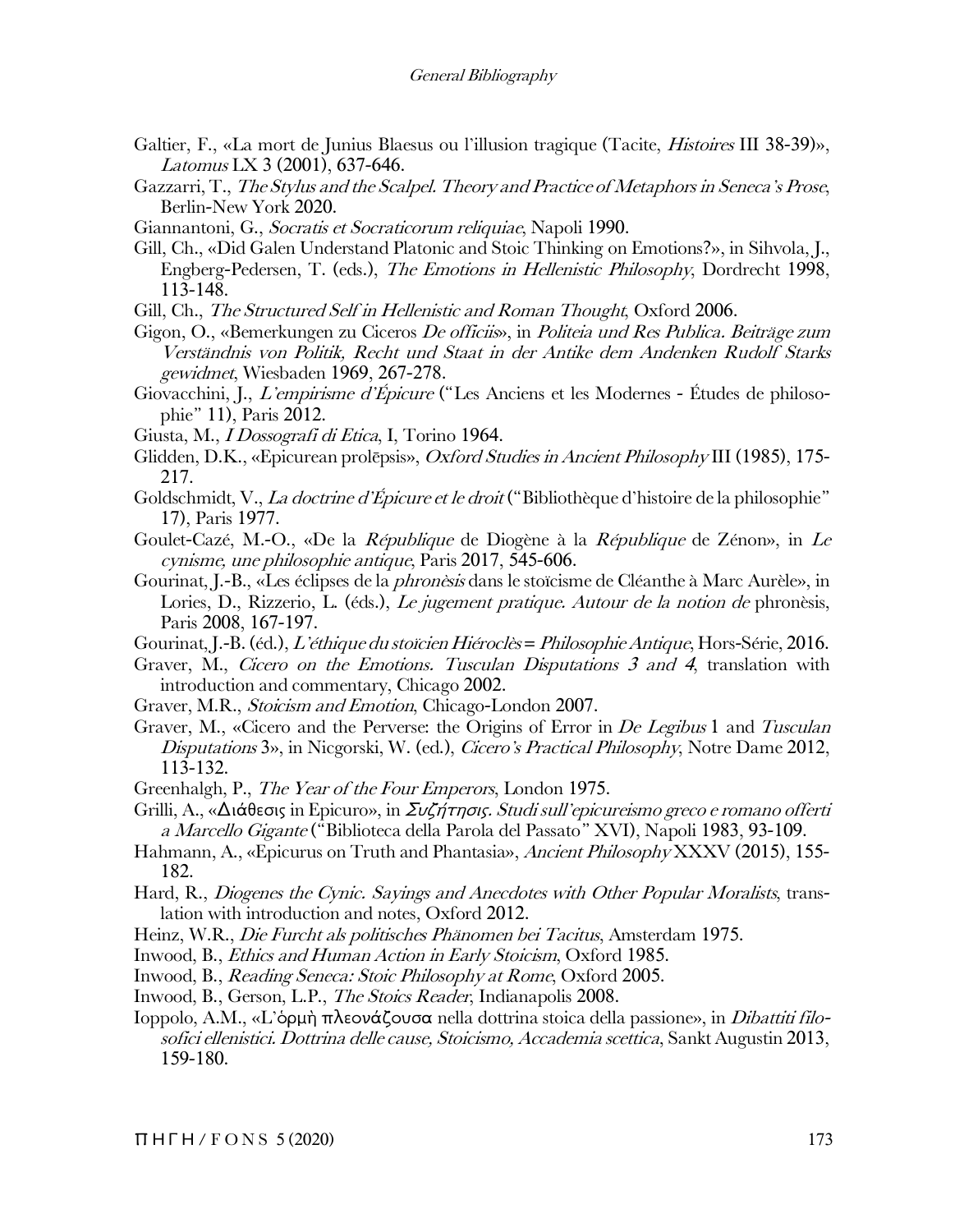- Kapust, D., «On the Ancient Uses of Political Fear and Its Modern Implications», Journal of the History of Ideas LXIX 3 (2008), 353-373.
- Kapust, D., «Between Contumacy and Obsequiousness: Tacitus on Moral Freedom and the Historian's Task», European Journal of Political Theory VIII 3 (2009), 293-311.
- Kapust, D., Flattery and the History of Political Thought, Cambridge 2018.
- Keitel, E., «Principate and Civil War in the Annals of Tacitus», American Journal of Philology CV (1984), 306-325.
- Keitel, E., «The art of losing: Tacitus and the disaster narrative», in Kraus, C., Marincola, J., Pelling, C. (eds.), Ancient Historiography and Its Contexts: Studies in Honour of A.J. Woodman, Oxford 2010, 331-353.
- Kerferd, G.B., «The Origin of Evil in Stoic Thought», Bulletin of the John Rylands University Library of Manchester LX (1977-1978), 482-494.
- Kidd, I.G., Posidonius, II, i-ii, The Commentary, Cambridge 1988.
- Kühn, W., «L'attachament à soi et aux autres», in Goulet-Cazé, M.O. (éd.), Études sur la théorie stoïcienne de l'action, Paris 2011, 237-366.
- Laurand, V., *La politique stoïcienne*, Paris 2005.
- Levene, D., «Pity, Fear and the Historical Audience: Tacitus on the Fall of Vitellius», in Braund, S.M., Gill, C. (eds.), *The Passions in Roman Thought and Literature*, Cambridge 1997, 128-149.
- Long, A.A., «The Stoic Concept of Evil», *Philosophical Quarterly* XVIII (1968), 329-343.
- Long, A.A., «The Harmonics of Stoic Virtue», Oxford Studies in Ancient Philosophy (Suppl. 1991), 97-116 (reprinted in Stoic Studies, Cambridge 1996, 202-223).
- Long, A.A., Sedley, D., *The Hellenistic Philosophers*, Cambridge 1987.
- Luschnat, O., «Das Problem des ethischen Fortschritts in der alten Stoa», Philologus CII (1958), 178-214.
- Marincola, J., «Beyond Pity and Fear: The Emotions of History», Ancient Society XXXIII (2003), 285-315.
- Masi, F., «Dagli occhi alla mente: Il cammino tortuoso degli εἴδωλα», in Masi, F.G., Maso, S. (eds.), Epicurus on Eidola: Peri Phuseos Book II. Update, Proposals, and Discussions, Amsterdam 2015, 107-134.
- Mastellone Iovane, E., Paura e Angoscia in Tacito. Implicazioni ideologiche e politiche, Napoli 1989.
- Master, J., «The Histories», in Pagán, V.E. (ed.), A Companion to Tacitus, Malden-Oxford 2012, 84-100.
- Meulder, M., «Bons et mauvais généraux chez Tacite», Revue belge du Philologie et Histoire LXXIII 1 (1995), 75-89.
- Mitsis, Ph., L'éthique d'Épicure: les plaisirs de l'invulnérabilité ("Les Anciens et les Modernes - Études de philosophie" 21), Paris 2014.
- Moles, J.L., «*Honestius quam ambitiosius*? An Exploration of the Cynic's Attitude to Moral Corruption in His Fellow Men», Journal of Hellenic Studies CIII (1983), 103-123.
- Morel, P.-M., «Épicure, l'histoire et le droit», Revue des Études Anciennes CII 3-4 (2000), 393-411.
- Morel, P.-M., «Method and evidence: on Epicurean preconception», in Cleary, J.J., Gurtler, G.M. (eds.), Proceedings of the Boston Area Colloquium in Ancient Philosophy, 23, 2007, Leiden-Boston (Mass.) 2008, 25-56.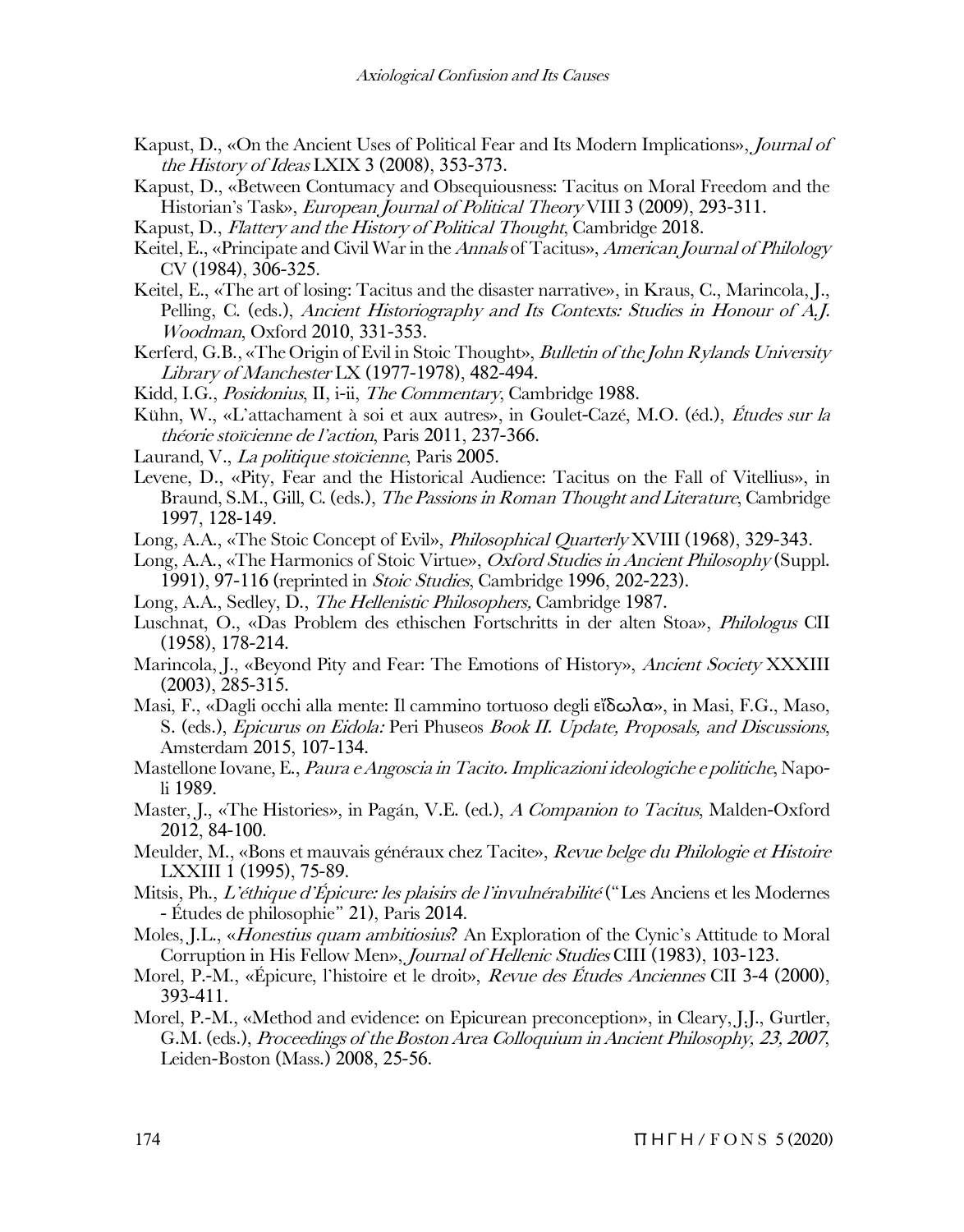- Morgan, M.G., «Vespasian's Fears of Assassination (Tacitus, Histories II 74-75)», Philologus CXXXVIII 1 (1994), 118-128.
- Morgan, M.G., 69 AD: The Year of the Four Emperors, Oxford 2006.
- Moss, J., Aristotle on the Apparent Good: Perception: Phantasia, Thought, and Desire, Oxford 2012.
- Murison, C.L., Galba, Otho and Vitellius: Careers and Controversies, Zurich-New York 1993.
- Obbink, D.D., «Hermarchus, Against Empedocles», The Classical Quarterly XXXVIII (1988), 428-435.
- Origen, Contra Celsum, translation with introduction and notes by Chadwick, H., Cambridge 19803.
- Pembroke, S., «Oikeiosis», in Long, A.A. (ed.), Problems in Stoicism, London 1971, 114-149.
- Perkins, C.A., «Tacitus on Otho», Latomus LII (1993), 848-855.
- Reydams-Schils, G., Calcidius on Plato's Timaeus. Greek Philosophy, Latin Reception, and Christian Contexts, Cambridge 2020.
- Ríhová, M., «Vir bonus chez Tacite», Acta Universitatis Carolinae. Philologica I (1974), 7- 30.
- Rist, J.M., «Pleasure: 360-300 B.C.», Phoenix XXVIII (1974), 167-179.
- Robitzsch, J.M., «The Epicureans on Human Nature and its Social and Political Consequences», Polis. The Journal for Ancient Greek Political Thought XXXIV 1 (2017), 1-19.
- Roskam, G., On the Path to Virtue. The Stoic Doctrine of Moral Progress and its Reception in (Middle-)Platonism, Leuven 2005.
- Roskam, G., Live unnoticed on the vicissitudes of an Epicurean doctrine ("Philosophia antiqua: a series of studies on ancient philosophy" 111), Leiden-Boston 2007.
- Rudolph, K., «Democritus' Perspectival Theory of Vision», Journal of Hellenic Studies CXXXI (2011), 67-83.
- Sandbach, F.H., «Ennoia and Prolepsis in the Stoic Theory of Knowledge», in Long, A.A. (ed.), Problems in Stoicism, London 1971, 22-37.
- Scheiter, K.M., «Images, Appearances, and Phantasia in Aristotle», Phronesis LVII (2012), 251-278.
- Schofield, M., *The Stoic Idea of the City*, Cambridge 1991.
- Schofield, M., «Epilogismos: an appraisal», in Frede, M., Striker, G. (eds.), Rationality in Greek thought, Oxford-New York 1996, 221-237.
- Schofield, M., Saving the city. Philosopher-Kings and other Classical Paradigms, London-New York 1999.
- Schofield, M., *The Stoic Idea of the City*, with a foreword by Nussbaum, M.C., and an epilogue, Chicago 19992.
- Schrijvers, P.H., «Lucretius on the origin and development of political life (*De rerum natura* V 1105-1160)», in Algra, K.A., van der Horst, P.W., Runia, D.T. (eds.), Polyhistor: studies in the history and historiography of ancient philosophy presented to Jaap Mansfeld on his sixtieth birthday, Leiden 1996, 220-230.
- Scott, D., Recollection and Experience. Plato's Theory of Learning and its Successors, Cambridge-New York 1995.
- Sedley, D.N., *Creationism and its Critics in Antiquity*, Berkeley-Los Angeles-London 2007.
- Shotter, D., «Tacitus and Marius Celsus», *Liverpool Classical Monographs* III (1978), 197-200.
- Sjöblad, A., Metaphorical Coherence. Studies in Seneca's Epistulae Morales, Lund 2015.

 $\Pi$  H  $\Gamma$  H  $\land$  F O N S 5 (2020) 175